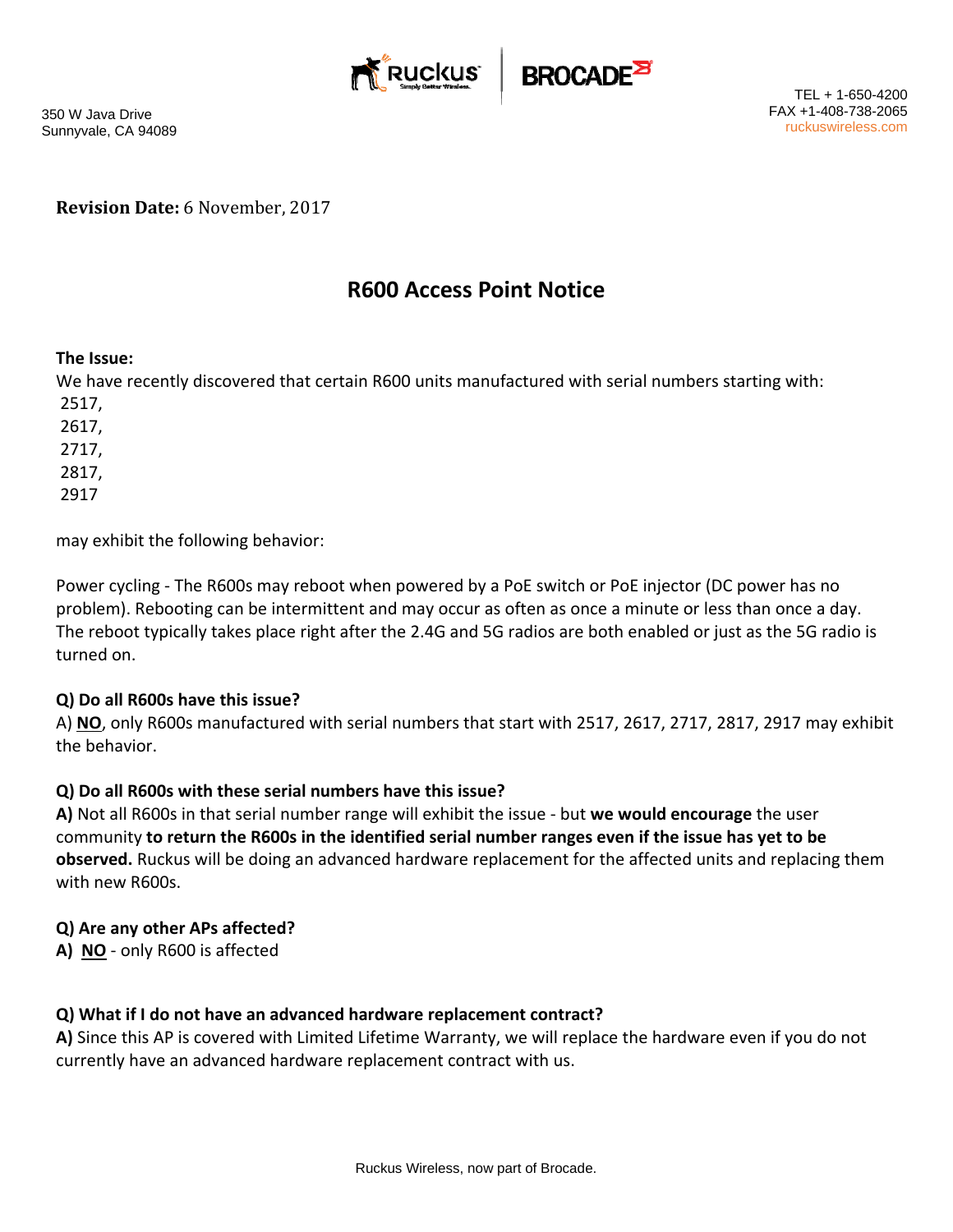



#### **How do I go about identifying if my R600 has a problem and getting a replacement R600?**

- 1) Identify whether you have an R600 that is affected. You can do this by locating the serial number of your R600 unit. You can locate the serial number of the R600 unit on the controller. Please see screenshots below to locate the serial number in the controller GUI.
- 2) Contact Ruckus customer support at 1‐855‐782‐5871 OR

https://support.ruckuswireless.com/

3) Ruckus will replace your R600.

How to find serial number in the controller GUI:

## ZD old GUI:

|                               | Dashboard Monitor Configure Administer                                                                                    |                                                             |                                                                                 |                                                                                                                  |          |
|-------------------------------|---------------------------------------------------------------------------------------------------------------------------|-------------------------------------------------------------|---------------------------------------------------------------------------------|------------------------------------------------------------------------------------------------------------------|----------|
| <b>Access Points</b>          | Access Points » 58:b6:33:3d:1d:00 @ @                                                                                     |                                                             |                                                                                 |                                                                                                                  |          |
| <b>Map View</b>               | This table lists detailed information about the selected access point, such as the clients and events associated with it. |                                                             |                                                                                 |                                                                                                                  |          |
|                               | (q) Access Point Information                                                                                              |                                                             |                                                                                 |                                                                                                                  | ۵        |
| <b>WLANS</b>                  | General<br>Device Name<br>E088-Density-Sniffer Status                                                                     | Info                                                        |                                                                                 | <b>WLANS</b><br>Connected Name/ESSID BSSID<br>Radio<br>State                                                     |          |
| <b>Wireless Clients</b>       | E08B-Density-Sniffer Certificate Status<br>Description                                                                    |                                                             |                                                                                 | New Ruckus PKI Siened snifferssid 58:b6:33:3d:1d:08 802.11b/e/n Up                                               |          |
|                               | Location                                                                                                                  | Uptime                                                      |                                                                                 | 20d 20h 39m snifferssid 58:b6:33:3d:1d:0c 802.11a/n/ac Up                                                        |          |
| <b>Wired Clients</b>          | <b>GPS Coordinates</b><br>MAC Address<br>58:b6:33:3d:1d:00 VLAN                                                           | Connection Mode                                             | L3 (IPv4)                                                                       |                                                                                                                  |          |
| <b>Generated PSK/Certs</b>    | IP Address                                                                                                                | 172.16.23.33 Associated Clients                             |                                                                                 |                                                                                                                  |          |
|                               | 172.16.23.33:12223 Bonjour Gateway<br>External IP:Port                                                                    |                                                             | Disabled                                                                        |                                                                                                                  |          |
| <b>Generated Guest Passes</b> | DHCP<br>IP Type<br>r700<br>Model                                                                                          |                                                             |                                                                                 |                                                                                                                  |          |
|                               | <b>USB Port</b><br>Not Present                                                                                            |                                                             |                                                                                 |                                                                                                                  |          |
| <b>Rogue Devices</b>          |                                                                                                                           |                                                             |                                                                                 |                                                                                                                  |          |
| <b>All Events/Activities</b>  | 415030337300                                                                                                              | 19709312                                                    |                                                                                 |                                                                                                                  |          |
|                               |                                                                                                                           |                                                             |                                                                                 |                                                                                                                  |          |
| <b>All Alarms</b>             | Radio 802.11b/g/n<br>Current Channel                                                                                      | Radio 802.11a/n/ac<br>1 Current Channel                     |                                                                                 | LAN Port Configuration<br>136 LAN State Tunnel Mode Type Access VLAN GUEST VLAN Dynamic VLAN DHCP opt82          |          |
| Mesh                          | Config Channel                                                                                                            | Auto Config Channel                                         |                                                                                 | Auto LAN1 Enabled Disabled<br>Trunk 1<br>Disabled                                                                | Disabled |
|                               | Channelization                                                                                                            | 20 Channelization                                           |                                                                                 | 80 LAN2 Enabled Disabled<br>Trunk 1<br>Disabled                                                                  | Disabled |
| <b>Real Time Monitoring</b>   | <b>WLAN Group</b><br>Density-sniffer-wiangrp WLAN Group<br>SpectraLink Compatibility                                      | <b>Disabled Spectral.ink Compatibility</b>                  | Density-sniffer-wlangrp LAN Port Status                                         |                                                                                                                  |          |
|                               | <b>WLAN Service</b>                                                                                                       | Enabled WLAN Service                                        | Enabled                                                                         | Disabled Port Interface Dot1x Logical Link Physical Link Label                                                   |          |
| System Info                   | Deployed/Maximum/WLAN-Group WLAN Number                                                                                   | 1/27/1 Deployed/Maximum/WLAN-Group WLAN Number              | 1/13/1                                                                          | Up 1000Mbps full 10/100/1000 PoE LAN1<br>$0$ eth $0$<br>None Up<br>10/100/1000 LAN2<br>etht<br>None Down<br>Down |          |
| <b>AAA Servers Statistics</b> | Background Scanning<br><b>TX Power</b>                                                                                    | Enabled Background Scanning<br>Full TX Power                | Enabled                                                                         | Min Neighbor APs                                                                                                 |          |
|                               | # of Authorized Client Devices                                                                                            | 0 # of Authorized Client Devices                            |                                                                                 | 0 Access Point<br>Channel Signal (%)                                                                             |          |
| <b>Location Services</b>      | % Retries/% Drops                                                                                                         | 1.29 / 0.00 % Retries/% Drops                               |                                                                                 | 0.00 / 0.00 E048-Density-Sniffer 136<br>5%                                                                       |          |
|                               | % Non-unicast<br>Packets/Bytes Received                                                                                   | 0.00 % Non-unicast<br>1.5M/206M Packets/Bytes Received      |                                                                                 | 0.00 E038-Density-Sniffer 52<br>10%<br>17%<br>1.7G/28 E098-Density-Sniffer 112                                   |          |
|                               | Packets/Bytes Transmitted                                                                                                 | 278K/37M Packets/Bytes Transmitted                          |                                                                                 | 99%<br>10M/2.1G E10B-Density-Sniffer 11                                                                          |          |
|                               | Wians Data Packets/Bytes Received                                                                                         | 0/0 Wians Data Packets/Bytes Received                       |                                                                                 | 0/0 E11B-Density-Sniffer 11                                                                                      |          |
|                               | Wians Data Packets/Bytes Transmitted<br>Noise Floor                                                                       | 0/0 Wians Data Packets/Bytes Transmitted<br>-73 Noise Floor |                                                                                 | 9828 昭雄<br>070 E12B-Density-Sniffer 11<br>-104 E07B-Density-Sniffer 11                                           |          |
|                               | PHY Errors                                                                                                                | 712 PHY Errors                                              |                                                                                 | 972 E05B-Density-Sniffer 1                                                                                       |          |
|                               | % AirTime (total/busy/RX/TX)                                                                                              | 63.7/2.4/61.4/0.0 % AirTime (total/busy/RX/TX)              |                                                                                 | 18.7/11.0/7.6/0.0 E066-Density-Sniffer 11                                                                        |          |
|                               | 1.2.3.4.5.6.7.8.9.10.11 Available Channel<br>Available Channel<br>Block Channel                                           | <b>Block Channel</b>                                        | 36.40.44.48.52.56.60.64.100.104.108.112.116.120.124.128.132.136.149.153.157.161 |                                                                                                                  |          |
|                               |                                                                                                                           |                                                             | 140.165                                                                         |                                                                                                                  |          |
|                               | Performance                                                                                                               |                                                             |                                                                                 |                                                                                                                  |          |
|                               | Select Display Band: (8 2-40Hz) 50Hz                                                                                      |                                                             |                                                                                 |                                                                                                                  |          |
|                               | Display Span: (8) 10 mins 1 hour 1 day                                                                                    |                                                             |                                                                                 |                                                                                                                  |          |
|                               | Estimated Capacity                                                                                                        |                                                             |                                                                                 |                                                                                                                  |          |
|                               | Downlink Throughput                                                                                                       |                                                             |                                                                                 |                                                                                                                  |          |
|                               | Uplink Throughput                                                                                                         |                                                             |                                                                                 |                                                                                                                  |          |
|                               |                                                                                                                           |                                                             |                                                                                 |                                                                                                                  |          |
|                               | 20.                                                                                                                       |                                                             |                                                                                 |                                                                                                                  |          |
|                               |                                                                                                                           |                                                             |                                                                                 |                                                                                                                  |          |
|                               |                                                                                                                           |                                                             |                                                                                 |                                                                                                                  |          |
|                               | 16                                                                                                                        |                                                             |                                                                                 |                                                                                                                  |          |
|                               |                                                                                                                           |                                                             |                                                                                 |                                                                                                                  |          |
|                               |                                                                                                                           |                                                             |                                                                                 |                                                                                                                  |          |
|                               |                                                                                                                           |                                                             |                                                                                 |                                                                                                                  |          |
|                               | 160                                                                                                                       |                                                             |                                                                                 |                                                                                                                  |          |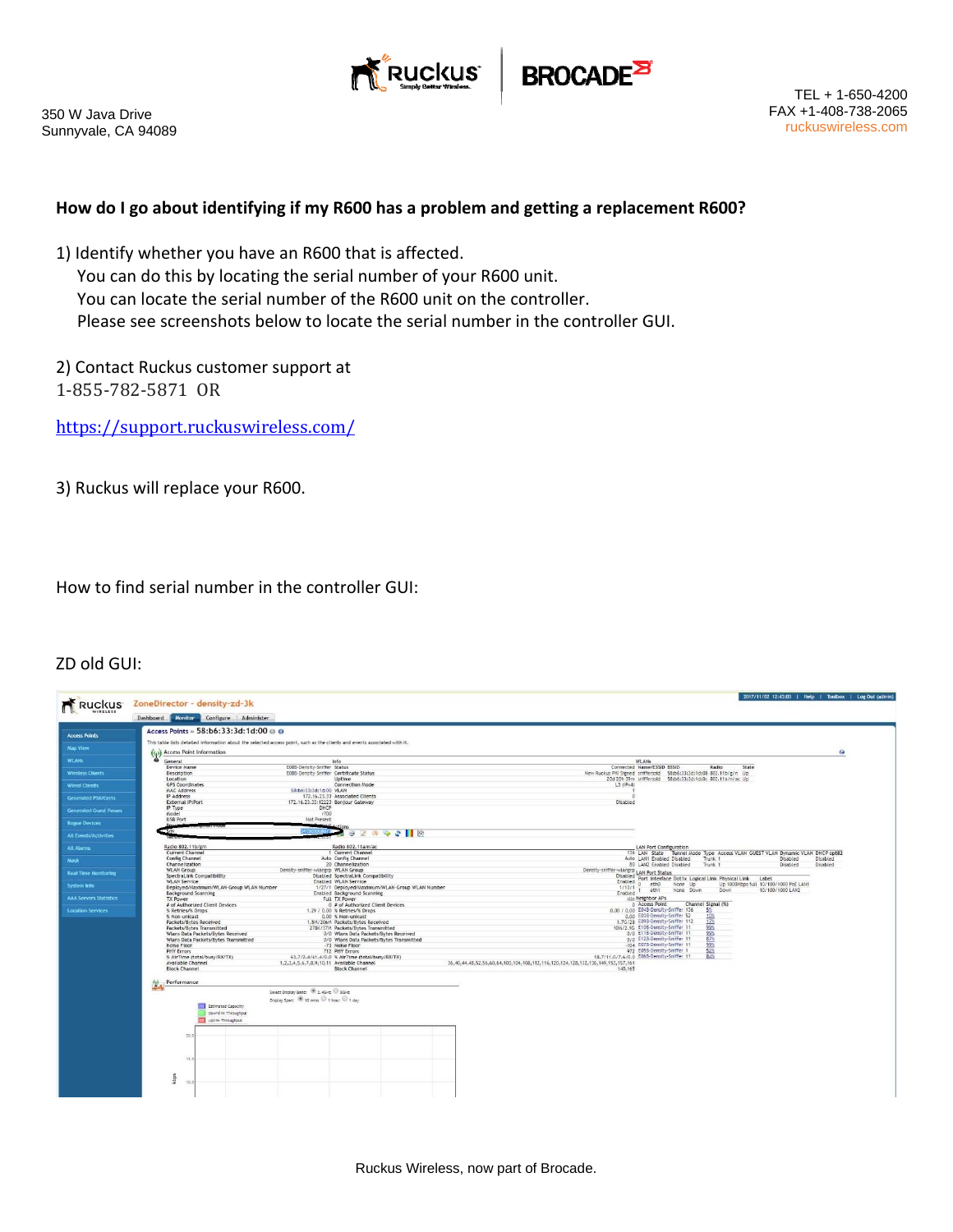



## ZD New GUI:

| <b>Dashboard</b>              |                                                    | Access Points » 00:13:92:00:33:01 |
|-------------------------------|----------------------------------------------------|-----------------------------------|
| Monitor                       | $\blacktriangledown$<br>Access Point Information C |                                   |
| <b>Access Points</b>          | <b>General Information</b>                         |                                   |
|                               | <b>Device Name</b>                                 | Warehouse4                        |
| <b>WLANs</b>                  | <b>Status</b>                                      | Connected                         |
|                               | Uptime                                             | 10h 56m                           |
| <b>Wireless Clients</b>       | Description                                        | PHÒNG ĐẦU THẦU                    |
|                               | Location                                           |                                   |
| <b>Wired Clients</b>          | <b>GPS Coordinates</b>                             | 37.37,-122.01                     |
|                               | <b>MAC Address</b>                                 | 00:13:92:00:33:01                 |
| Applications                  | <b>IP Address</b>                                  | 10.1.0.10                         |
|                               | <b>External IP:Port</b>                            |                                   |
| Generated PSK/Certs           | <b>IPv6 Address</b>                                | fe80:0:0:0:0:0:a01:a              |
|                               | IP Type                                            | Static                            |
| <b>Generated Guest Passes</b> | <b>Connection Mode</b>                             | L2                                |
|                               | <b>VLAN</b>                                        |                                   |
| Rogue Devices                 | <b>Associated Clients</b>                          | $\overline{0}$                    |
|                               | Model                                              | r500                              |
| All Events/Activities         | <b>USB Port</b>                                    | Not Present                       |
|                               | <b>Power Consumption Mode</b>                      | <b>UNKNOWN</b>                    |
| All Alarms                    | S/N                                                | <b>RCKS0000</b>                   |
| Mesh                          | Version                                            | 9.13.0.0 build 123                |
|                               | <b>Bonjour Gateway</b>                             | Disabled                          |